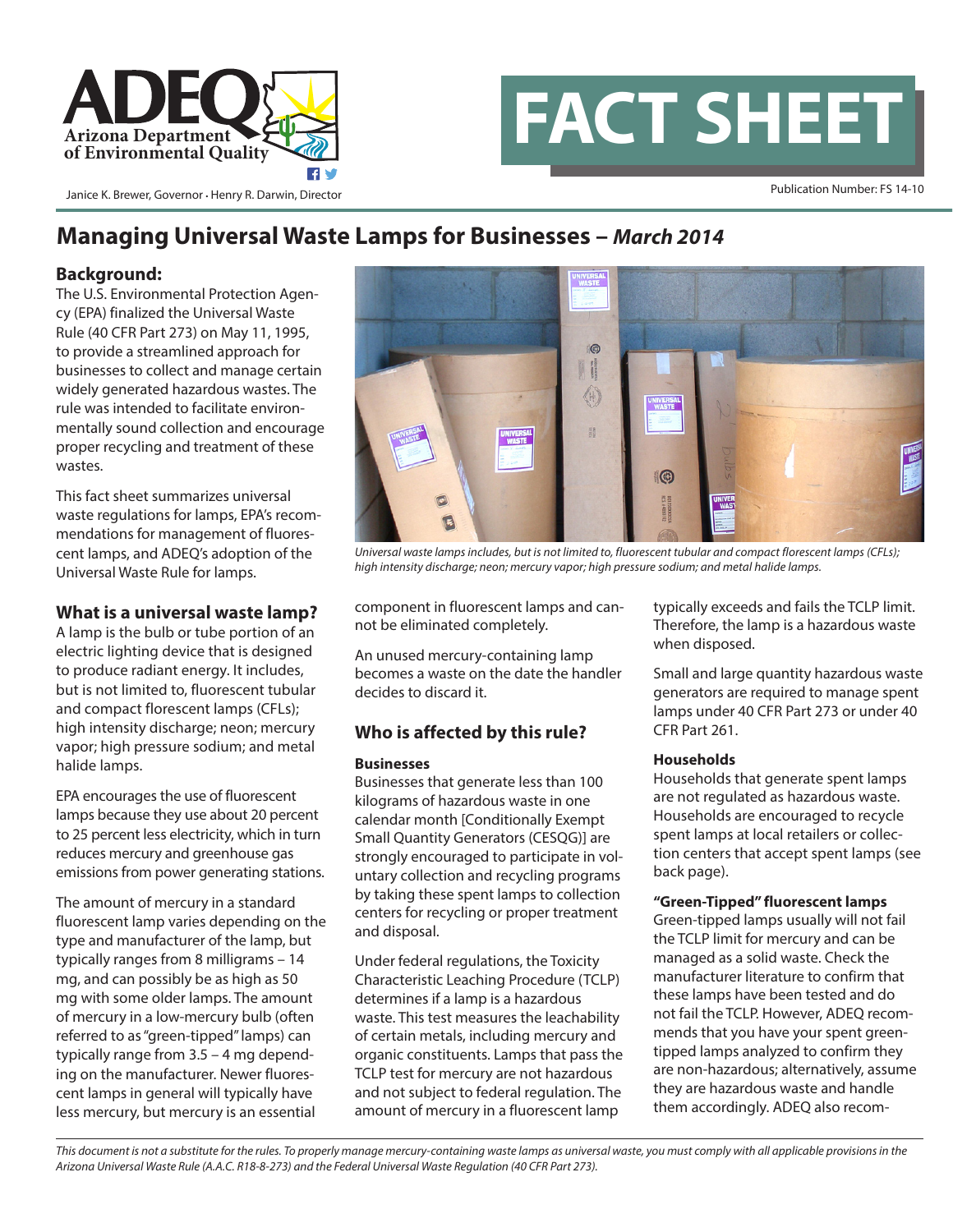mends that the facility keep hazardous and/or non-hazardous waste determination records on file and periodically retests or checks for updated literature.

Green-tipped lamps still contain mercury and should be managed to prevent breakage. ADEQ encourages the recycling of all mercury-containing lamps, regardless of the mercury content. Spent lamps can be recycled to recover mercury, glass, and metal.

## **Management:**

## **Regulatory Determination**

Lamps can be managed as hazardous waste (regulations found in 40 CFR Part 262 and A.A.C. R18-8-262) or as universal waste (regulations found in 40 CFR Part 273 and A.A.C. R18-8-273). If managing the lamps as hazardous waste, the facility must make a determination of how many lamps are generated per month to determine the generator status (ADEQ estimates that 350 four-foot lamps will generate 100 kg of hazardous waste). If managing the lamps as universal waste, the facility must make

# **Developing a recycling program:**

- 1. Assess your facility with the following questions:
- *• How many lamps are in your facility?*
- *• Where are they located?*
- *• How many lamps are replaced per month or year?*
- *• How do you currently manage and store spent lamps?*
- *• Do employees know who to call if a lamp is burned out?*
- 2. Consult federal and state regulations concerning universal waste lamps.
- 3. Select a recycler that will best serve your needs and can provide assurance that your lamps are being properly managed. Consider the following criteria in selecting a recycler:

a determination of how many lamps are accumulated on-site at any one time to determine the handler status (<5,000 kg on-site is considered a Small Quantity Handler of Universal Waste).

#### **Location**

Identify an area in your facility where universal waste lamps will be stored. This area should be away from high-traffic areas, should be clean, dry, and free of broken lamp debris, and should ideally have an independent air handling system to help minimize employee exposure to mercury in the event a lamp is broken.

## **Handling of Lamps**

Employees handling lamps must understand the Universal Waste Rule for lamps. The lamps should be handled carefully to prevent breakage, placed immediately in a sturdy container, and brought to the universal waste storage area.

## **Storage of Spent Lamps**

Lamps must be stored in a container that is structurally sound and compatible with the contents of the lamp. It also should lack evidence of leakage, spillage, or damage that could cause

- **• Service:** responsiveness, timeliness, flexibility, capabilities
- **• Risk Management:** environmental record and compliance history, government permits and approval for facility operations and transportation, maintained debris and dustfree public areas, insurance requirements for general and pollution liability are met, and indemnities or other assurances offered to clients.
- 4. Establish a process for handling and storing spent lamps. See the above section for recommendations.
- 5. Getting your spent lamps to the recycler is important.
- **• Pick-Up Service:** offered by transportation companies or the recycler.
- **• Mail-In or Box Program:** the recycler may provide a container for your spent lamps, which can be

releases of mercury.

closed unless actively adding or removing universal waste lamps. The container must be labeled or marked with the words "Universal Waste – Lamp(s)," or "Waste Lamp(s)," or "Used Lamp(s)." A **courtesy and service.**  label with those words can be affixed to or the words can be written on the **We turn challenges into opportunities.**  container. way that it will not tip over and must be The container should be stored in such a

A handler of universal waste lamps must be able to demonstrate the length of time that the lamps have been accumulated as a waste. The handler may not accumulate universal waste for longer than one year. Demonstrating accumulation time can be accomplished by:

- a.) marking or labeling the container or storage area with the first date a lamp was placed in the container, or
- b.) maintaining an inventory system on-site that identifies the date each lamp became a waste or the earliest date that a lamp in a group of lamps became a waste.

shipped when filled. In this program, your facility must ensure the containers meet all proper packaging, labeling, and shipping requirements.

- **• Self-Transport:** you can transport the lamps to the recycling facility yourself. Ensure the lamps are managed in a way that prevents breakage.
- 6. Educate employees about the dangers of mercury, importance of minimizing the release of mercury, and your management procedures for lamp handling and storage. Employees must be trained in accordance with applicable state and federal requirements.
- 7. Keep records of your recycling efforts, including documentation like a receipt or certificate that the recycler is properly recycling the lamps.

#### **Arizona Department of Environmental Quality FACT SHEET**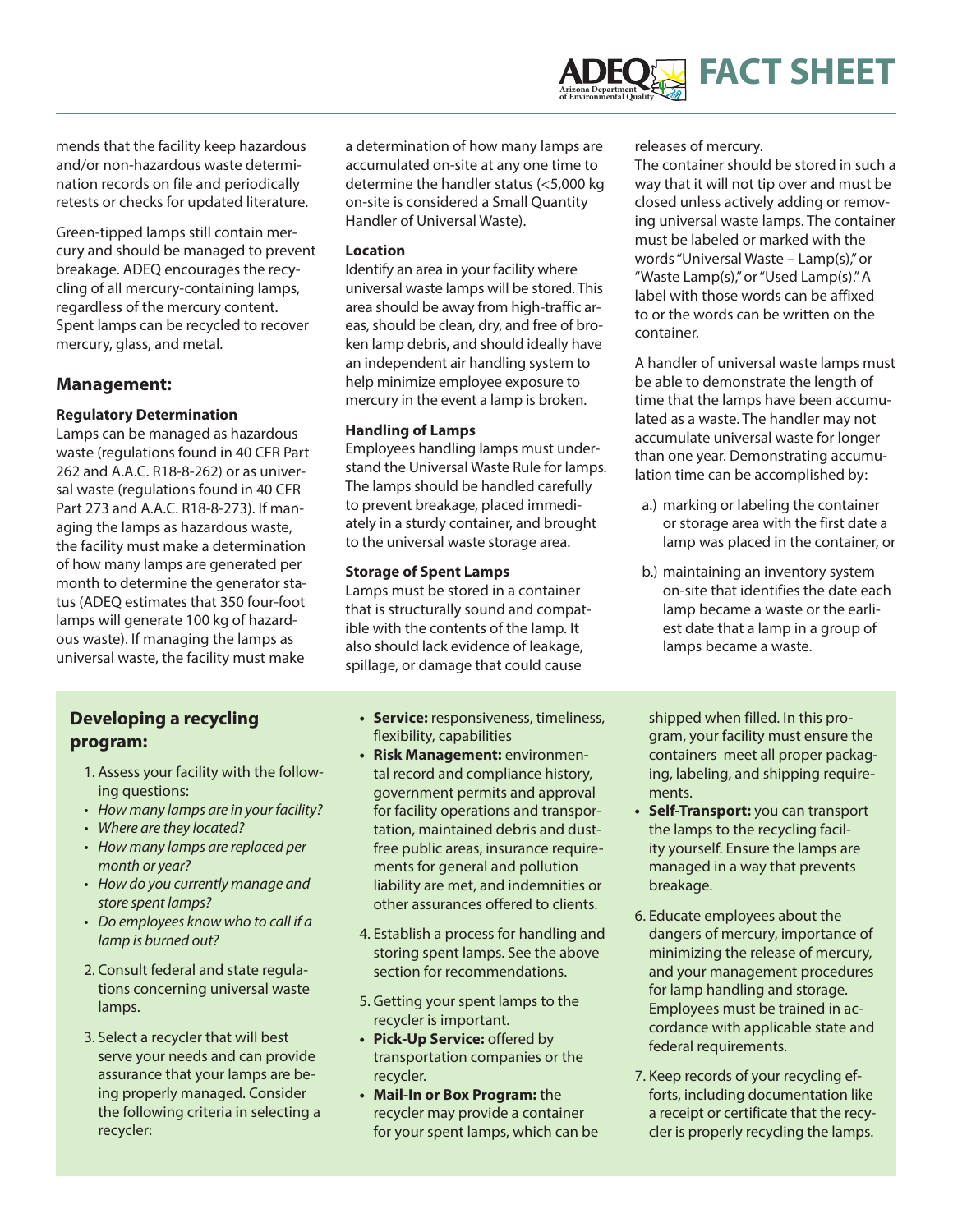Containers holding lamps should not be overfilled or underfilled when shipped. Care should be used when stacking boxes to keep the lamps from being crushed. Do not secure lamps together with tape or rubber bands.

#### **Broken Lamps**

Once a lamp breaks, it releases mercury vapors into the air so it is important to ensure the immediate cleanup and containment of the lamp debris. Make sure your facility has proper procedures for reporting and managing broken lamps. Accidentally broken lamps and their debris can be managed as universal waste, whereas, intentionally broken lamps and their debris must be managed as hazardous waste unless other exemptions apply (i.e. lamps were generated in a household or a CESQG facility).

EPA recommends that broken lamps are to be kept in a sealed container, preferably glass or metal. Containers should be removed from the building as soon as possible and kept in a cool place, away from high-traffic areas, in the Universal Waste Storage Area or the 180/90-Day Hazardous Waste Storage Area. Containers of broken lamps should not be opened to add or remove broken lamps. Follow OSHA, EPA, and state regulations when managing broken lamps.

# **Drum Top Crushers:**

Drum-top crushers (DTCs) are devices that fit on the top of a 55-gallon drum and crush fluorescent lamps into the drum; they are typically used to reduce waste lamp storage and transport.

Arizona allows the use of DTCs but all manufacturer requirements must be followed. A business that uses a DTC must follow applicable hazardous waste generator rules found in 40 CFR Part 262 and A.A.C. R18-8-262. Intentionally crushed lamps must be counted towards the generator's monthly hazardous waste generation and must be managed as hazardous waste at the point of generation.

A generator must minimize the release of hazardous waste to the environment. Facilities using DTCs must minimize the release of mercury from the device. For example, facilities could prevent a release of mercury by having a control device on all DTCs to prevent emissions and by not transferring crushed lamps to another container. DTCs must be used in a cool room with adequate ventilation that does not recirculate the air per manufacturer requirements. Filters used in DTCs may be hazardous waste. Facilities must have a waste determination for these filters per 40 CFR Part 261.

Facilities using DTCs to crush "greentipped" lamps must ensure that only "green-tipped" lamps are being crushed. EPA has found that DTCs can cause exposures of mercury even with low mercury "green-tipped" lamps. ADEQ highly recommends that these facilities monitor mercury levels and install control devices to minimize the release of mercury from the "green-tipped" lamps.

ADEQ does not endorse nor discourage the use of DTCs, but highly encourages the recycling of all mercury-containing

determinations on these crushed lamps, and keep this documentation on file. facilities periodically perform waste lamps, regardless of the mercury content. ADEQ highly recommends that

 $\mathbf{F}$ **b**  $\mathbf{F}$  **b**  $\mathbf{F}$ The Arizona Industrial Commission may **and transparency.**  specify additional requirements for businesses operating bulb crushers. For additional information, please call (602) **We turn challenges into opportunities.**  542-5795.

# **Where can I get more information?**

For additional information please contact ADEQ:

## **Hazardous Waste Inspections and Compliance Unit**

Waste Programs Division 1110 W. Washington St. Phoenix, AZ 85007 (602) 771-4673 or Toll free at (800) 234-5677 Ext. 771-4673 Hearing impaired persons call ADEQ's TDD line: (602) 771-4829 *www.azdeq.gov/environ/waste/index.html*



*Drum top crusher use is regulated by applicable hazardous waste generator rules.*

## **Arizona Department of Environmental Quality FACT SHEET**